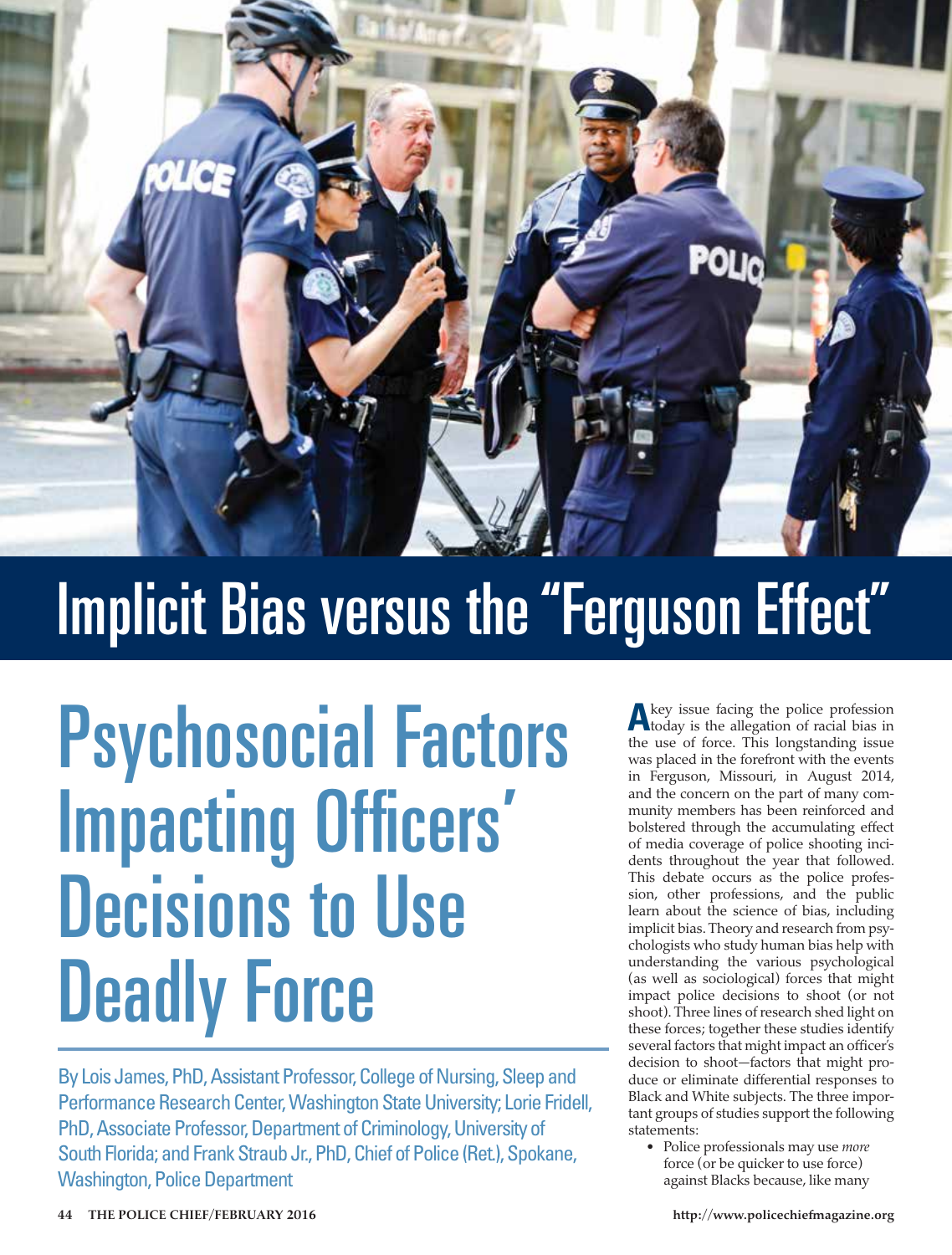humans, they have a Black-crime implicit bias producing greater perceptions of threat from Blacks than from people of other races.

- The above phenomenon can be countered by high-quality use-offorce training.
- Police professionals may use *less* force (or be slower to use force) against Blacks—possibly putting the officers in danger—out of concern for the social and legal consequences associated with shooting racial and ethnic minorities.

## **Background**

It is well documented that police intervene disproportionately with racial and ethnic minority individuals. Studies have confirmed, for instance, the disproportionate representation of minorities among subjects who are arrested or ticketed,<sup>1</sup> searched,<sup>2</sup> stopped as pedestrians or drivers,<sup>3</sup> or otherwise surveilled.<sup>4</sup> Disproportionate intervention with minorities has also been documented with regard to police use of force.<sup>5</sup>

Two general explanations have been put forth to explain this over-representation of racial and ethnic minorities among people with whom police intervene. Some have argued that patterns of racial disparity are

consistent with racial minority groups' involvement in criminal behavior and resistance to police intervention.<sup>6</sup> Consistent with this argument, racial and ethnic minorities are disproportionately on the receiving end of police enforcement actions because of their relatively greater involvement in criminal activity. $7$  In the case of force, in particular, the argument is that greater force is used against racial and ethnic minorities because of this disproportionate criminal involvement and greater subject resistance in incidents with police.<sup>8</sup>

The second explanation is that greater police intervention with racial and ethnic minorities is due to police bias and prejudice.9 Arguably, racial bias has been an issue facing the police since the creation of the first police agencies in the United States, and certainly since the civil rights movement in the 1960s.<sup>10</sup> Although these allegations are longstanding, the issue reemerged with particular potency in the late 1990s and early 2000s with the label of "racial profiling" and is back at the forefront of the national discussion of police and community.

The science of bias has advanced a renewed discussion of police interventions with minorities. Bias researchers identify a difference between "explicit" and "implicit" bias and explain that bias has changed over time. Early researchers on the psychology of bias reported that prejudice was based on animus toward groups and that a person with prejudice was aware of it. This type of bias is known as "explicit bias"; racism is an example. Bias today is less likely to manifest as explicit bias and more likely to manifest as "implicit" (or unconscious) bias. Social psychologists have shown that implicit bias can impact what people perceive and do. It works outside of conscious awareness and manifests even in people who consciously hold non-prejudiced attitudes.

Three lines of research from this broad literature enhance the understanding of how race might impact officers' use-of-force decisions. The first line of research, on the Black-crime implicit bias, indicates that officers' implicit biases could produce a greater tendency to use force against Black subjects compared to, for instance, White subjects. The good news from a second line of studies is that high-quality use-of-force training seems able to reduce the impact of human biases on police use of force. A third line of research brings an additional factor to light that might impact police officer decisions: a sociopolitical atmosphere that threatens grave consequences for officers who shoot Black suspects, regardless of the reasonableness of those shootings. Such an environment may explain results from this third

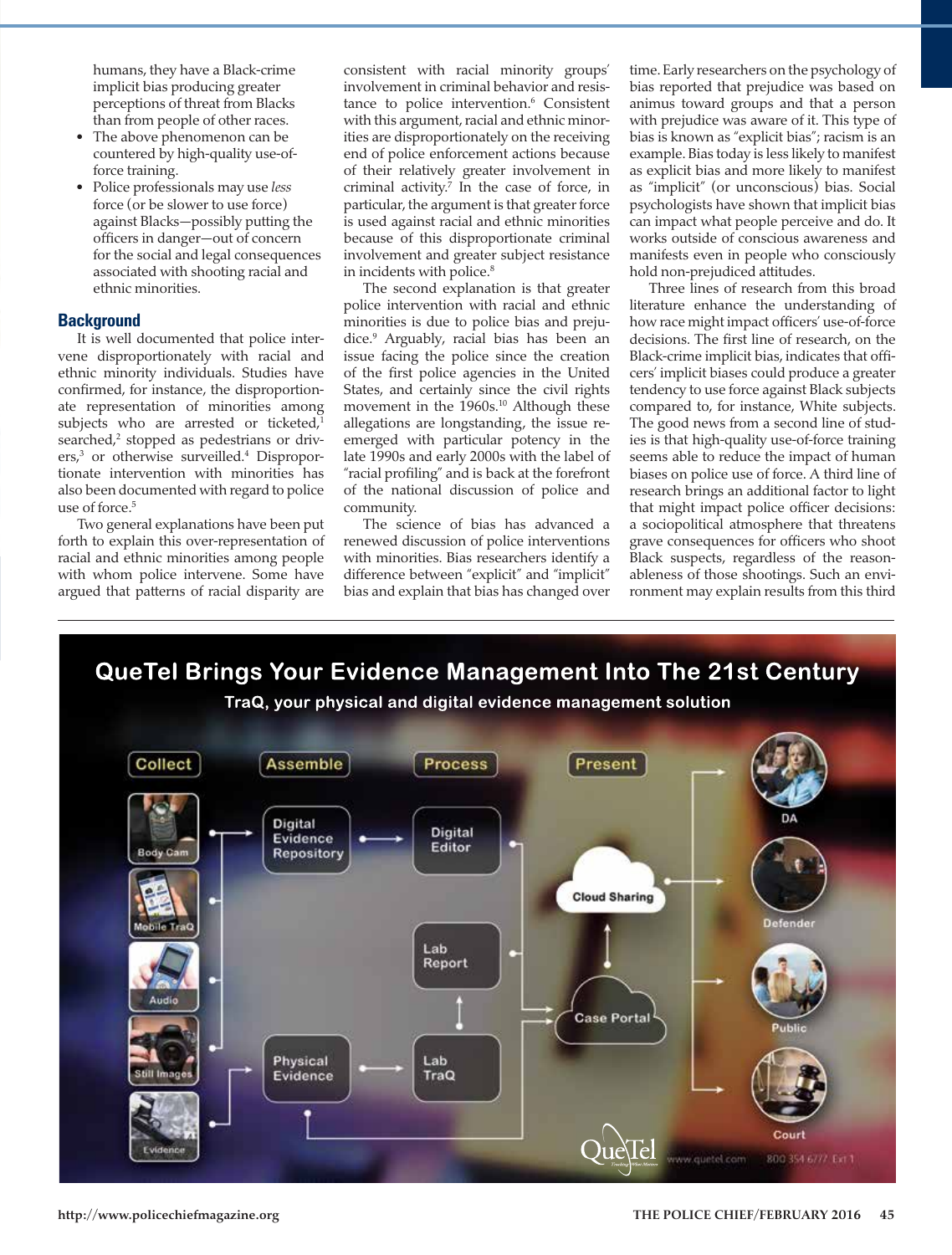## **IACP Membership Application**  $\vert$  DO NOT USE

|   | ASSOCIATION OF CHARGE |  |
|---|-----------------------|--|
|   |                       |  |
| Ê | POLICE                |  |
|   | <b>SINCE 1893</b>     |  |

## International Association of Chiefs of Police P.O. Box 62564 Baltimore, MD 21264-2564 Phone: 1-800-THE IACP; 703-836-6767; Fax: 703-836-4543

| $\frac{1}{\text{First}}$ $\frac{1}{\text{Third the Initial}}$                                                                                                                                                                                                                                                                                                         | (Please Print)            | Membership                                                                 |           |
|-----------------------------------------------------------------------------------------------------------------------------------------------------------------------------------------------------------------------------------------------------------------------------------------------------------------------------------------------------------------------|---------------------------|----------------------------------------------------------------------------|-----------|
|                                                                                                                                                                                                                                                                                                                                                                       | Last                      | Categories                                                                 |           |
|                                                                                                                                                                                                                                                                                                                                                                       | Information on membership |                                                                            |           |
|                                                                                                                                                                                                                                                                                                                                                                       |                           | categories, benefits, and eligibility<br>can be found on the IACP web site |           |
|                                                                                                                                                                                                                                                                                                                                                                       |                           | www.theiacp.org/membership                                                 |           |
|                                                                                                                                                                                                                                                                                                                                                                       |                           | Active Member<br>(sworn command level)                                     | \$150     |
|                                                                                                                                                                                                                                                                                                                                                                       |                           | Associate Member:<br>$\Box$ General                                        | \$150     |
|                                                                                                                                                                                                                                                                                                                                                                       |                           | $\Box$ Academic                                                            | \$150     |
|                                                                                                                                                                                                                                                                                                                                                                       |                           | $\Box$ Service Provider                                                    | \$250     |
| Send mail to my $\Box$ Business $\Box$ Residence Address                                                                                                                                                                                                                                                                                                              |                           | Sworn Officer-Leader<br>of Tomorrow<br>(sworn non-command level)           | \$75      |
|                                                                                                                                                                                                                                                                                                                                                                       |                           | Student-Leader of Tomorrow<br>(full-time students/not employed             |           |
|                                                                                                                                                                                                                                                                                                                                                                       |                           | in a full-time position)                                                   |           |
| Have you previously been a member of IACP? $\Box$ Yes $\Box$ No                                                                                                                                                                                                                                                                                                       |                           | University name:                                                           | \$30      |
|                                                                                                                                                                                                                                                                                                                                                                       |                           | <b>Optional Section Memberships:</b>                                       |           |
| Number of sworn officers in your agency ( <i>if applicable</i> ) $\Box$ a. 1 - 5 $\Box$ b. 6 - 15 $\Box$ c. 16 - 25                                                                                                                                                                                                                                                   |                           | (IACP Membership is a prerequisite<br>for Section Membership)              |           |
| $\boxed{\blacksquare} \;\; d. \; 26 - 49 \;\; \boxed{\blacksquare} \;\; e. \; 50 - 99 \;\; \boxed{\blacksquare} \;\; f. \; 100 - 249 \;\; \boxed{\blacksquare} \;\; g. \; 250 - 499 \;\; \boxed{\blacksquare} \;\; h. \; 500 - 999 \;\; \boxed{\blacksquare} \;\; i. \; 1000 + 1000 + 1000 + 1000 + 1000 + 1000 + 1000 + 1000 + 1000 + 1000 + 1000 + 1000 + 1000 + 1$ |                           | Capitol Police Section                                                     | \$30      |
| Approximate pop. served (if applicable) $\Box$ a. under 2,500 $\Box$ b. 2,500 - 9,999 $\Box$ c. 10,000 - 49,999                                                                                                                                                                                                                                                       |                           | $\Box$ Defense Chiefs of<br>Police Section                                 | \$15      |
| <b>■</b> d. 50,000 - 99,999 <b>■</b> e. 100,000 - 249,999 <b>■</b> f. 250,000 - 499,999 <b>■</b> g. 500,000 +                                                                                                                                                                                                                                                         |                           | $\Box$ Drug Recognition<br>Expert (DRE)                                    | \$25      |
|                                                                                                                                                                                                                                                                                                                                                                       |                           | Indian Country<br>Law Enforcement                                          | \$25      |
| Date elected or appointed to present position: __________________________________                                                                                                                                                                                                                                                                                     |                           | Intl Managers Police Academy<br>& College Training                         |           |
| Law enforcement experience (with approx. dates): ________________________________                                                                                                                                                                                                                                                                                     |                           | Law Enforcement Information                                                | \$25      |
| and the control of the control of the control of the control of the control of the control of the control of the                                                                                                                                                                                                                                                      |                           | Management (LEIM)                                                          | \$25      |
| □ I have an Active Member Sponsor – Their name is: _____________________________                                                                                                                                                                                                                                                                                      |                           | $\Box$ Legal Officers<br>Mid-Sized Agencies Section \$50                   | \$35      |
|                                                                                                                                                                                                                                                                                                                                                                       |                           | Police Foundations Section \$20                                            |           |
| $\Box$ I do not have an Active Member Sponsor. The IACP Executive Director will sponsor new<br>members without a sponsor. Please allow for additional time in processing your application.                                                                                                                                                                            |                           | Police Physicians \$35                                                     |           |
|                                                                                                                                                                                                                                                                                                                                                                       |                           | Police Psychological Services-<br>initial processing fee                   | \$50      |
| Amount to be charged _________(U.S. dollars only-Membership includes subscription to Police Chief                                                                                                                                                                                                                                                                     |                           | Public Information Officers \$15                                           |           |
| magazine valued at \$30. Student members receive online Police Chief magazine access.)                                                                                                                                                                                                                                                                                |                           | Public Transit Police No Charge                                            |           |
| I have enclosed: $\Box$ Purchase order $\Box$ Personal check/money order $\Box$ Agency check                                                                                                                                                                                                                                                                          |                           | Railroad Police                                                            | No Charge |
| Charge to: □ MasterCard □ VISA □ American Express □ Discover                                                                                                                                                                                                                                                                                                          |                           | Retired Chiefs                                                             | No Charge |
|                                                                                                                                                                                                                                                                                                                                                                       |                           | $\Box$ Smaller Department<br>S & P Police Alumni                           | \$20      |
|                                                                                                                                                                                                                                                                                                                                                                       |                           | Section                                                                    | No Charge |
|                                                                                                                                                                                                                                                                                                                                                                       |                           | S & P Police Academy<br>Directors                                          | No Charge |
|                                                                                                                                                                                                                                                                                                                                                                       |                           | S & P Police Planning<br>Officers                                          | No Charge |
| All memberships expire December 31 of each calendar year. Applications received after August 1<br>will expire the following year. Return completed application via mail, fax (703-836-4543) or email                                                                                                                                                                  |                           | University/College Police-<br>Initial Member                               | \$50      |
| (membership@theiacp.org). Questions? Contact Membership at 800-THE-IACP.                                                                                                                                                                                                                                                                                              | PC 02/16                  | University/College Police-<br>Additional members                           | \$15      |

**46 THE POLICE CHIEF/FEBRUARY 2016 http://www.policechiefmagazine.org**

Additional members \$15

**MISC PC 02/16**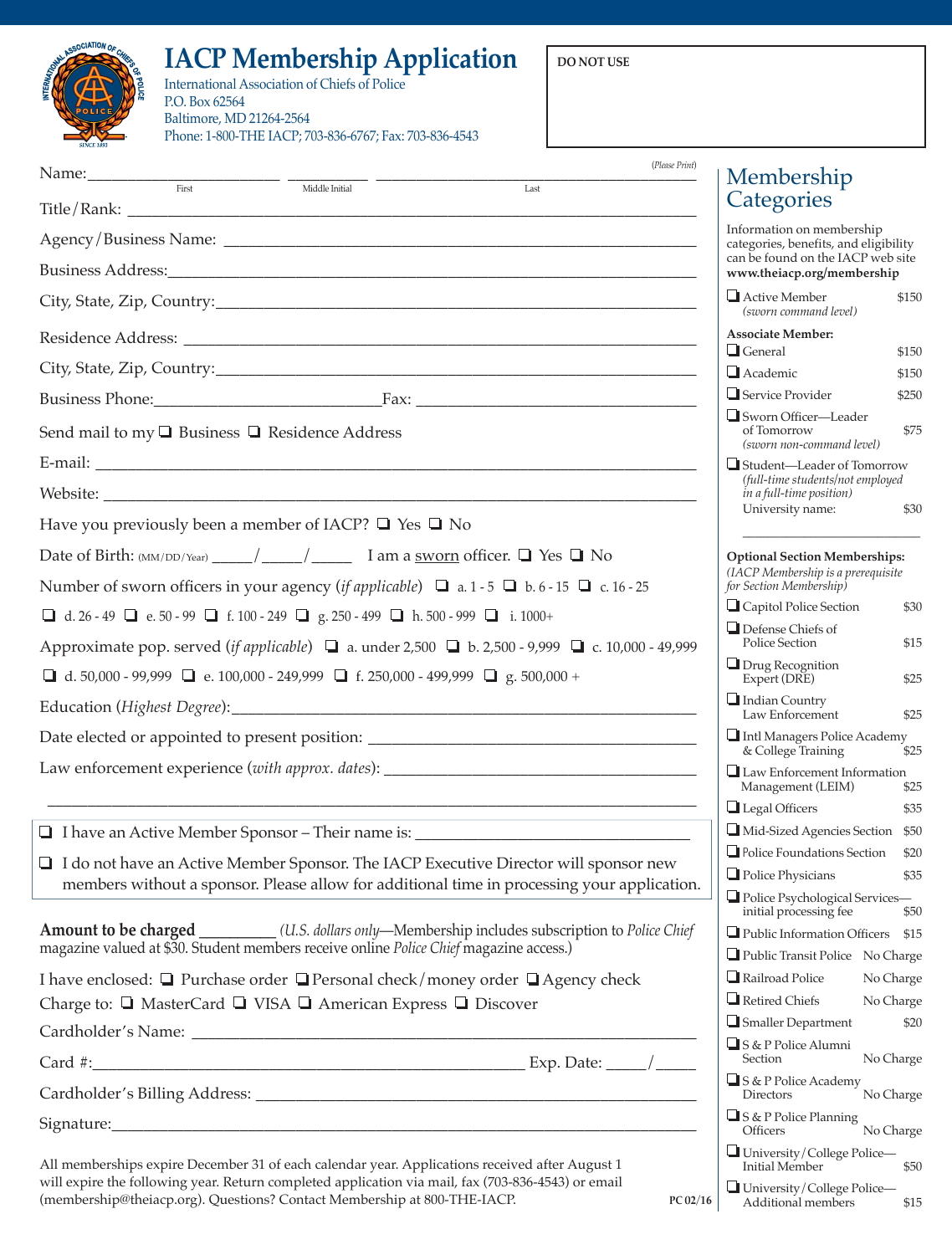line of studies showing officers using *less* force against Blacks compared to force used against Whites.

Digging deeper into these three lines of research can help police professionals understand the psychosocial factors that may impact officers' decisions to shoot, as well as identify the important implications of the research.

## **Studies on the Black-Crime Implicit Bias**

The findings from the first line of research, indicate that officers—like other persons—have implicit biases that lead them to perceive Blacks as prone to aggression, threat, and violence. Such a perception could produce a greater tendency on the part of police to use force against Black subjects compared to, for instance, White subjects.

In studies related to this theoretical perspective, subjects are required to determine very quickly (within milliseconds) whether a person on the computer screen is a threat or not a threat and to press the "shoot" key when the person is the former and the "not shoot" key when they reflect the latter. For instance, in a 2002 study, non-police subjects faced a computer screen on which pictures of males with objects in their hands flashed up very quickly. Some of the males were White and others were Black; they held either a gun or a "neutral" (i.e., non-threatening) object. The subjects were instructed to push the "shoot" button if the person held a gun and the "don't shoot" button if he held a neutral object. The researchers measured both time-to-decision (in milliseconds) and errors. The results supported the Black-crime implicit bias. The subjects shot an armed male more quickly if he was Black than if he was White. Conversely, they decided more quickly *not* to shoot an unarmed White than an unarmed Black. The most common errors were shooting an unarmed Black man and not shooting an armed White man.<sup>11</sup>

Other studies on this type of bias included police subjects and found an impact of suspect race on the speed of decision making. They found that police subjects (like non-police subjects) were quicker to shoot armed Black subjects than armed White subjects, indicating "robust racial bias."12 Researchers have also found that a neurophysiological threat response in the brain was more pronounced when participants were faced with Black suspects and that this predicted the speed of pressing "shoot" for armed Black suspects.<sup>13</sup>

Laboratory findings such as these are consistent with recent analyses of officerinvolved shootings by the Philadelphia Police Department (PPD). In 2015, investigator George Fachner and a law enforcement consultant, Steven Carter, analyzed Threat Perception Failures (TPF) in officer-involved

shootings. They defined TPF as "mistake of fact" shootings. In these situations, the officer perceives (reasonably or not) that the suspect is armed when he or she is not; this might be due to a misperception of an object (e.g., cellphone versus gun) or actions (e.g., furtive movements). Consistent with the laboratory findings of a Black-crime implicit bias, the researchers found that the shooting of unarmed Black individuals was more likely to be due to TPF than was the case for shooting unarmed individuals of other races.14

## **Studies Indicating the Potential of Training to Reduce Bias in the Application of Force**

Although the line of research above indicates that police, like other persons, link Blacks to violence and threat, which may impact their decisions to shoot, another line of research indicates the potential value of state-of-the-art training to rein in this human tendency. Simulator-scenario training provides this potential. Even though, as reported, research has found that a subject's race impacted the speed of shooting decisions by both police and non-police subjects, they found a more promising result when they looked at another outcome with their police subjects: errors (i.e., errors such as incorrectly shooting a Black suspect with no gun, or failing to shoot a White suspect with a gun). When researchers compared police and non-police subjects with regard to errors, they found that police officers did not show racial bias in their errors. The researchers linked this result to the possibility that high-quality use-of-force judgment training helps officers override their implicit biases. There also exists some empirical support for this conclusion. A study has shown that bias in officers' application of force disappears when participants are exposed to repeated trials where suspect race and presence of a weapon are unrelated.15 As discussed further, their "exposure to repeated trials" is consistent with high-quality, scenario-based police use-of-force training.

## **The "Counter Bias" Studies**

Recent research has produced findings that raise the possibility that the atmosphere surrounding police and use of force against minorities may actually lead officers to *hesitate* when facing a threatening Black subject, therefore putting themselves in danger. These studies use state-of-the-art techniques that improve upon the traditional "shoot"/"don't shoot" methods that have been criticized for bearing little resemblance to a real-life officer-involved shooting.<sup>16</sup>

The researchers addressed the limitations of the original "shoot"/"don't shoot" button-pressing experimental designs by testing police participants in state-of-the-art

simulators similar to those used by law enforcement agencies in the United States and around the world for deadly force judgment and decision-making training. Sixty realistic, high-definition deadly force scenarios were developed based on 30 years of official data on officer-involved shootings in the United States. The scenarios were filmed using professional actors to play the roles of "suspects" and other people (e.g., crime victims and witnesses) in real-world settings. Some of the filmed scenarios depict suspects who are armed with deadly weapons of some sort, while in others the suspects hold innocuous objects such as wallets or cellphones and, thus, present no threat. The dynamic, interactive, life-size video scenarios used in these simulators were made to capture the complexity and emotional content of deadly encounters while maximizing experimental control. Subject race varied in the scenarios; all other variables within a scenario (e.g., demeanor, use of foul language, proximity, clothing style, physical size, location, and speed and subtlety of movement) were controlled, ensuring that any variation in participant decisions was based on a suspect's race.17

Using this novel methodology, Dr. Lois James (lead author of this article) and her colleagues ran a series of experiments between August 2012 and November 2013 in which 80 police patrol officers from the Spokane Police Department (a midsize agency with 289 sworn officers) were tested on deadly force judgment and decision making through scenario simulations. These experiments were conducted in the Washington State University (WSU) Simulated Hazardous Operational Tasks laboratory, directed by Dr. Bryan Vila. Participants responded to roughly equal numbers of scenarios featuring White (59 percent) and Black (41 percent) suspects, and within those categories, roughly equal numbers of suspects were armed (56 percent) and unarmed (44 percent).<sup>18</sup>

Contrary to the results in the first line of studies described above, the experiments found that the subjects took significantly *longer* to shoot armed Black suspects than armed White suspects in deadly force scenarios. Holding all other variables constant, officers took an average 200 milliseconds longer to shoot armed Black suspects than armed White suspects. When examining shooting errors, they found that officers were significantly *less* likely to shoot unarmed Black suspects than unarmed White suspects, again holding scenario difficulty constant. Officers were slightly more than three times less likely to shoot unarmed Black suspects than unarmed White suspects.<sup>19</sup>

These results seem to suggest that officers found the Black subjects to be less threatening, and yet the researchers had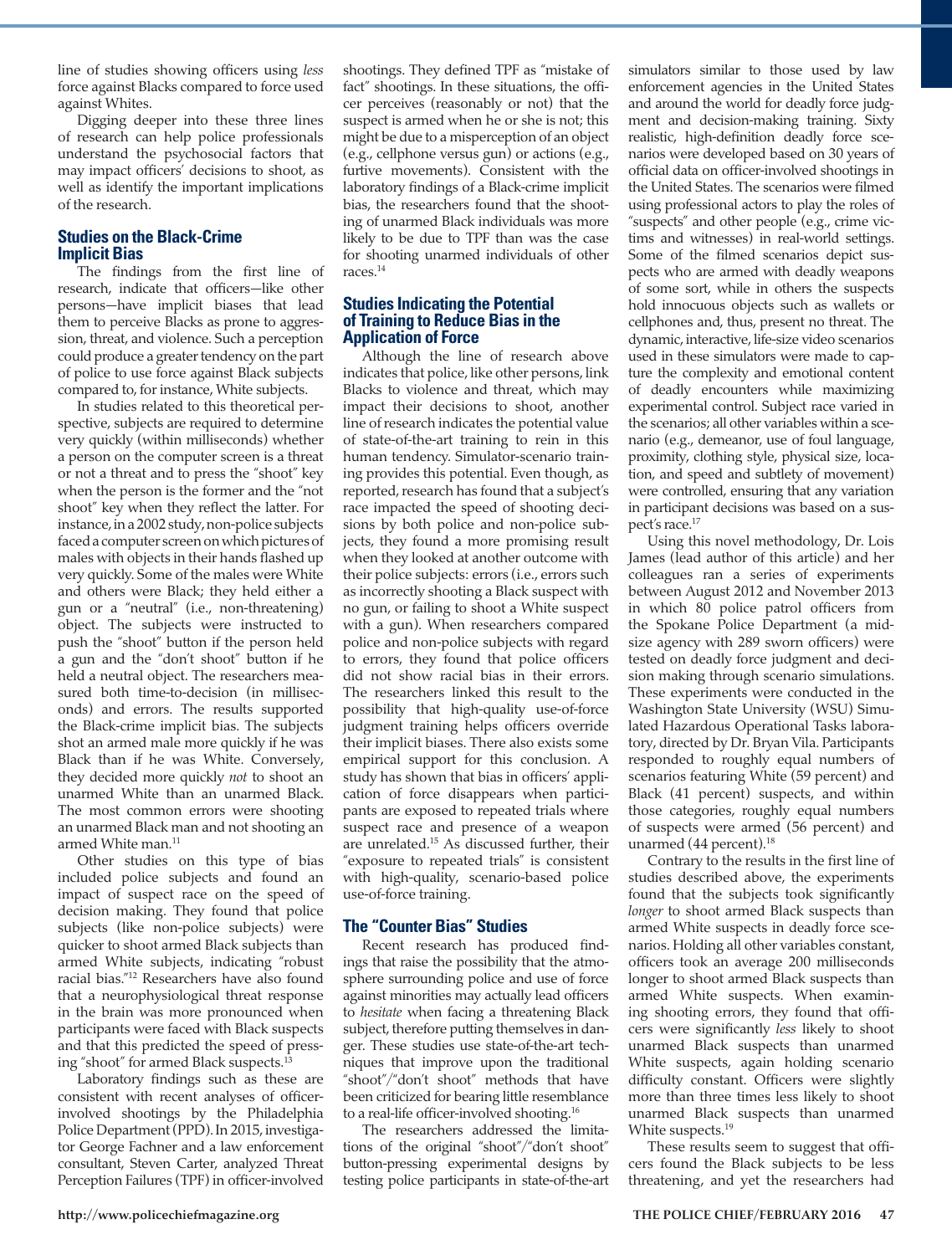

## **IACP Section Membership Application**

*IACP Membership is a prerequisite for Section Membership.*

| <b>SINCE 1893</b>                                                                                                                                                                         |                                                                                                                                                                                                                                                                                                                                                                                                                                                                                                                                                                                                                          |
|-------------------------------------------------------------------------------------------------------------------------------------------------------------------------------------------|--------------------------------------------------------------------------------------------------------------------------------------------------------------------------------------------------------------------------------------------------------------------------------------------------------------------------------------------------------------------------------------------------------------------------------------------------------------------------------------------------------------------------------------------------------------------------------------------------------------------------|
|                                                                                                                                                                                           | for law enforcement organizations providing police and security<br>services within military services and defense agencies. Open to<br>individuals who are now or have been engaged in or responsible<br>providing law enforcement servi<br>(Please Print)                                                                                                                                                                                                                                                                                                                                                                |
|                                                                                                                                                                                           |                                                                                                                                                                                                                                                                                                                                                                                                                                                                                                                                                                                                                          |
|                                                                                                                                                                                           | $\begin{tabular}{l} \textbf{\textit{Drug Recognition Expert Section}} \\ \textbf{\textit{Provided su unique opportunation} to those professionals already associated with drug recognition to share common management training, administrative and practicing concerns.} \end{tabular}$                                                                                                                                                                                                                                                                                                                                  |
|                                                                                                                                                                                           | Indian Country Law Enforcement Section<br>Promotes the professional status of those engaged inproviding poservices to Indian Country.                                                                                                                                                                                                                                                                                                                                                                                                                                                                                    |
|                                                                                                                                                                                           | <b>International Managers of Police Academy</b>                                                                                                                                                                                                                                                                                                                                                                                                                                                                                                                                                                          |
|                                                                                                                                                                                           | and College Training Section<br>Tacilitates the exchange of ideas, procedures, and specific informed<br>Tor the probesional leadership and management of education and<br>training within police agencies, as well as enhancing the qua                                                                                                                                                                                                                                                                                                                                                                                  |
|                                                                                                                                                                                           | and training.                                                                                                                                                                                                                                                                                                                                                                                                                                                                                                                                                                                                            |
|                                                                                                                                                                                           | $\emph{Law}{\bf\emph{L}nto}{\bf\emph{L}mor}{\bf\emph{L}nto}{\bf\emph{L}nto}{\bf\emph{L}nto}{\bf\emph{L}nto}{\bf\emph{L}nto}{\bf\emph{L}nto}{\bf\emph{L}nto}{\bf\emph{L}nto}{\bf\emph{L}nto}{\bf\emph{L}nto}{\bf\emph{L}nto}{\bf\emph{L}nto}{\bf\emph{L}nto}{\bf\emph{L}nto}{\bf\emph{L}nto}{\bf\emph{L}nto}{\bf\emph{L}nto}{\bf\emph$                                                                                                                                                                                                                                                                                    |
|                                                                                                                                                                                           | <b>Legal Officers Section</b><br>Assists in the establishment of professional standards, assistance                                                                                                                                                                                                                                                                                                                                                                                                                                                                                                                      |
|                                                                                                                                                                                           | and cooperation among attorneys who provide legal advice or representation to law enforcement administrators.                                                                                                                                                                                                                                                                                                                                                                                                                                                                                                            |
|                                                                                                                                                                                           |                                                                                                                                                                                                                                                                                                                                                                                                                                                                                                                                                                                                                          |
|                                                                                                                                                                                           |                                                                                                                                                                                                                                                                                                                                                                                                                                                                                                                                                                                                                          |
|                                                                                                                                                                                           | $Mid\mbox{-}Size Agencies Section$ Dedicated to providing a voice within the IACP for chiefs of Dedicated to providing a voice within the IACP for chiefs of a distance of these leaders to share the unique challenges and opportunities in polic                                                                                                                                                                                                                                                                                                                                                                       |
|                                                                                                                                                                                           |                                                                                                                                                                                                                                                                                                                                                                                                                                                                                                                                                                                                                          |
|                                                                                                                                                                                           |                                                                                                                                                                                                                                                                                                                                                                                                                                                                                                                                                                                                                          |
| □ International Managers of Police Academy and College Training Section  \$25                                                                                                             | <b>Police Foundations Section</b><br>Promotes networking and the exchange of ideas and<br>best practices among police executives and police foundation                                                                                                                                                                                                                                                                                                                                                                                                                                                                   |
|                                                                                                                                                                                           | professionals.                                                                                                                                                                                                                                                                                                                                                                                                                                                                                                                                                                                                           |
|                                                                                                                                                                                           | $\label{eq:1} \begin{array}{ll} \textbf{Police Physics} & \textbf{Physics} \textbf{Section} \\ \textbf{Facilities the exchange of information among police medical \\ \textbf{practitions}, \textbf{promotes effective police medical practices}, and act \\ \textbf{resource of professional expertise to the association}. \end{array}$                                                                                                                                                                                                                                                                                |
|                                                                                                                                                                                           |                                                                                                                                                                                                                                                                                                                                                                                                                                                                                                                                                                                                                          |
|                                                                                                                                                                                           | $\label{eq:1} \begin{array}{ll} \textbf{Police}~\textbf{Psychological}~\textbf{Services}~\textbf{Section} \\ \textbf{Develop: professional standard, facilitates the exchange of information among police psychological service providers, and a resource of professional expertise to the association.} \end{array}$                                                                                                                                                                                                                                                                                                    |
|                                                                                                                                                                                           |                                                                                                                                                                                                                                                                                                                                                                                                                                                                                                                                                                                                                          |
|                                                                                                                                                                                           | Public Information Officers Section<br>Promotes the exchange of information and training among offices                                                                                                                                                                                                                                                                                                                                                                                                                                                                                                                   |
| (Must be a psychologist. Upon admission to the section, \$50 processing fee applies to annual dues)                                                                                       | who are responsible for planning and implementing effective pul<br>information programs.                                                                                                                                                                                                                                                                                                                                                                                                                                                                                                                                 |
|                                                                                                                                                                                           |                                                                                                                                                                                                                                                                                                                                                                                                                                                                                                                                                                                                                          |
|                                                                                                                                                                                           |                                                                                                                                                                                                                                                                                                                                                                                                                                                                                                                                                                                                                          |
|                                                                                                                                                                                           | $\label{eq:1} \begin{tabular}{p{0.875\textwidth}} \textbf{Public Transit Police Section} \\ \textbf{Pronotes meaningful relation} \text{Ploss} \\ \textbf{cooperative efforts in the implementation of effective police math and the achievement of an acceptance of the poor dataset. \\ \textbf{set} \text{set} \text{set} \\ \textbf{set} \text{set} \text{set} \text{set} \\ \textbf{set} \text{set} \text{set} \text{set} \\ \textbf{in} \text{polarized probability,} \\ \textbf{in} \text{set} \text{set} \\ \textbf{in} \text{set} \text{set} \\ \textbf{in} \text{set} \\ \textbf{in} \text{set} \\ \textbf{in$ |
|                                                                                                                                                                                           | natural resources.                                                                                                                                                                                                                                                                                                                                                                                                                                                                                                                                                                                                       |
|                                                                                                                                                                                           | <b>Railroad Police Section</b><br>Explores ways to improve the services of those responsible for<br>ensuring the safety and security of people and goods traveling b                                                                                                                                                                                                                                                                                                                                                                                                                                                     |
|                                                                                                                                                                                           |                                                                                                                                                                                                                                                                                                                                                                                                                                                                                                                                                                                                                          |
|                                                                                                                                                                                           |                                                                                                                                                                                                                                                                                                                                                                                                                                                                                                                                                                                                                          |
|                                                                                                                                                                                           | Retired Chiefs of Police Section of their retirement were objected and<br>compension of the time of their retirement were merely active members a<br>prescribed in Article II, Section 2 of the IACP Constitution. For the purpose                                                                                                                                                                                                                                                                                                                                                                                       |
|                                                                                                                                                                                           |                                                                                                                                                                                                                                                                                                                                                                                                                                                                                                                                                                                                                          |
|                                                                                                                                                                                           |                                                                                                                                                                                                                                                                                                                                                                                                                                                                                                                                                                                                                          |
| □ University/College Police Section – Each additional member from same institution \$15                                                                                                   | Smaller Department Section<br>Serves as the collective voice of law enforcement agencies with few<br>than 50 officers or serves populations under 50,000. The Section<br>addresses the unique needs of these agencies, provides a forum                                                                                                                                                                                                                                                                                                                                                                                  |
| <b>Payment</b> (Choose only one of the following methods of payment.) Amount to be charged                                                                                                | in the IACP's Division of State Associations of Chiefs of Police.                                                                                                                                                                                                                                                                                                                                                                                                                                                                                                                                                        |
| 1. Pay by Credit Card: □ Visa □ MasterCard □ American Express □ Discover                                                                                                                  | <b>State and Provincial Police Academy</b><br><b>Directors Section</b>                                                                                                                                                                                                                                                                                                                                                                                                                                                                                                                                                   |
|                                                                                                                                                                                           |                                                                                                                                                                                                                                                                                                                                                                                                                                                                                                                                                                                                                          |
|                                                                                                                                                                                           | Drectors Section<br>Nembership is open to individuals currently serving as directors<br>of state and provincial law enforcement training facilities. The<br>section meets annually to exchange information and disseminate<br>proven i                                                                                                                                                                                                                                                                                                                                                                                   |
|                                                                                                                                                                                           | <b>State and Provincial Police Planning</b>                                                                                                                                                                                                                                                                                                                                                                                                                                                                                                                                                                              |
|                                                                                                                                                                                           | <b>Officers Section</b>                                                                                                                                                                                                                                                                                                                                                                                                                                                                                                                                                                                                  |
| Fax completed form with credit card authorization to 703/836-4543. Do not mail and fax<br>form as charges will be duplicated.                                                             | Open to sworn and civilian members of planning and research u<br>of state and provincial law enforcement agencies, this section me<br>in the summer of each year to share information concerning tren<br>and an assumed of catalystic and procedured and practices in law enforcement. The section maintains a databacurent projects in progress, as well as a compendium of informa on the status of state and provincial law enforcem                                                                                                                                                                                  |
| 2. Pay by Check: Make checks payable to IACP (U.S. dollars only) and mail full<br>payment (no cash) with completed form to: IACP: Membership, P.O. Box 62564,<br>Baltimore, MD 21264-2564 | <b>State and Provincial Police Alumni Section</b><br>Open to any member or previous member of the IACP who is, or<br>affiliated with an agency belonging to the State and Provincial Po<br>Division and who was of command (lieutenant or above) rank at<br>time of retirement.                                                                                                                                                                                                                                                                                                                                          |
| 3. Pay by Purchase Order: Mail purchase order along with form to:<br>IACP: Membership, 44 Canal Center Plaza, Suite 200, Alexandria, VA 22314-2357                                        | $\label{thm:unitary} \begin{minipage}{0.9\textwidth} \textbf{University/} College \textit{Policy} \textbf{Betic} \textbf{Betic} \textbf{Betic} \textbf{Fective} \textbf{univer} \textbf{policing} \textbf{practices} \textbf{and achieving an accepted professional status.} \end{minipage}$                                                                                                                                                                                                                                                                                                                             |
|                                                                                                                                                                                           |                                                                                                                                                                                                                                                                                                                                                                                                                                                                                                                                                                                                                          |

**Capitol Police Section**<br>Promotes exchange of information and develops standards for<br>Promotes exchange of information and develops standards for<br>increasing the efficiency and capabilities of each law enforcement<br>agency tha

## *Defense Chiefs of Police Section*

Promotes exchange of ideas and specific information and procedures<br>for law enforcement organizations providing police and security<br>services within military services and defense agencies. Open to<br>individuals who are now or

*Drug Recognition Expert Section* Provides a unique opportunity for those professionals already associated with drug recognition to share common management, training, administrative and practicing concerns.

*Indian Country Law Enforcement Section* Promotes the professional status of those engaged inproviding police services to Indian Country.

## *International Managers of Police Academy*

and College Training Section<br>Facilitates the exchange of ideas, procedures, and specific information<br>for the professional leadership and management of education and<br>training within police agencies, as well as enhancing the d training.

*Law Enforcement Information Management Section* Facilitates the exchange of information among those individuals responsible for computers, records, communications or other support-service-related functions.

## *Legal Officers Section*

**Mid-Size Agencies Section**<br>Dedicated to providing a voice within the IACP for chiefs of<br>purisdictions with a population between 50,000 and 500,000, as well<br>as a forum for these leaders to share the unique challenges and<br>o special capacity and flexibility of these agencies to innovate and drive progressive change within our profession with the goal of better policing our communities.

## *Police Physicians Section*

Facilitates the exchange of information among police medical practitioners, promotes effective police medical practices, and acts as a resource of professional expertise to the association.

*Police Psychological Services Section* Develops professional standards, facilitates the exchange of information among police psychological service providers, and acts as a resource of professional expertise to the association.

**Public Transit Police Section**<br>Promotes meaningful relationships between police executives and<br>cooperative efforts in the implementation of effective police matters<br>and the achievement of an accepted professional status o tural resources.

## *Railroad Police Section*

Explores ways to improve the services of those responsible for suring the safety and security of people and goods traveling by rail. *Retired Chiefs of Police Section*

Open to IACP members who at the time of their retirement were<br>active members as prescribed in Article II, Section 2 of the IACP<br>Constitution. For the purpose of this section, retirement shall be<br>defined as the voluntary an active and regular police duties because of age, physical disability, or retirement on pension from the agency of employment.

## *Smaller Department Section*

Serves as the collective voice of law enforcement agencies with tewer<br>than 50 officers or serves populations under 50,000. The Section<br>addresses the unique needs of these agencies, provides a forum for the<br>exchange of info policy makers. Section Members are also granted affiliate membership in the IACP's Division of State Associations of Chiefs of Police.

## *State and Provincial Police Academy*

### *State and Provincial Police Planning Officers Section*

Open to sworn and civilian members of planning and research units of state and provincial law enforcement agencies, this section meets in the summer of each year to share information concerning trends d practices in law enforcement. The section maintains a database of current projects in progress, as well as a compendium of information on the status of state and provincial law enforcement agencies.

*State and Provincial Police Alumni Section*<br>Open to any member or previous member of the IACP who is, or was,<br>affiliated with an agency belonging to the State and Provincial Police<br>Division and who was of command (lieuten te of retirement.

## *University/College Police Section*

Provides coordinated assistance in implementing effective university policing practices and achieving an accepted professional status.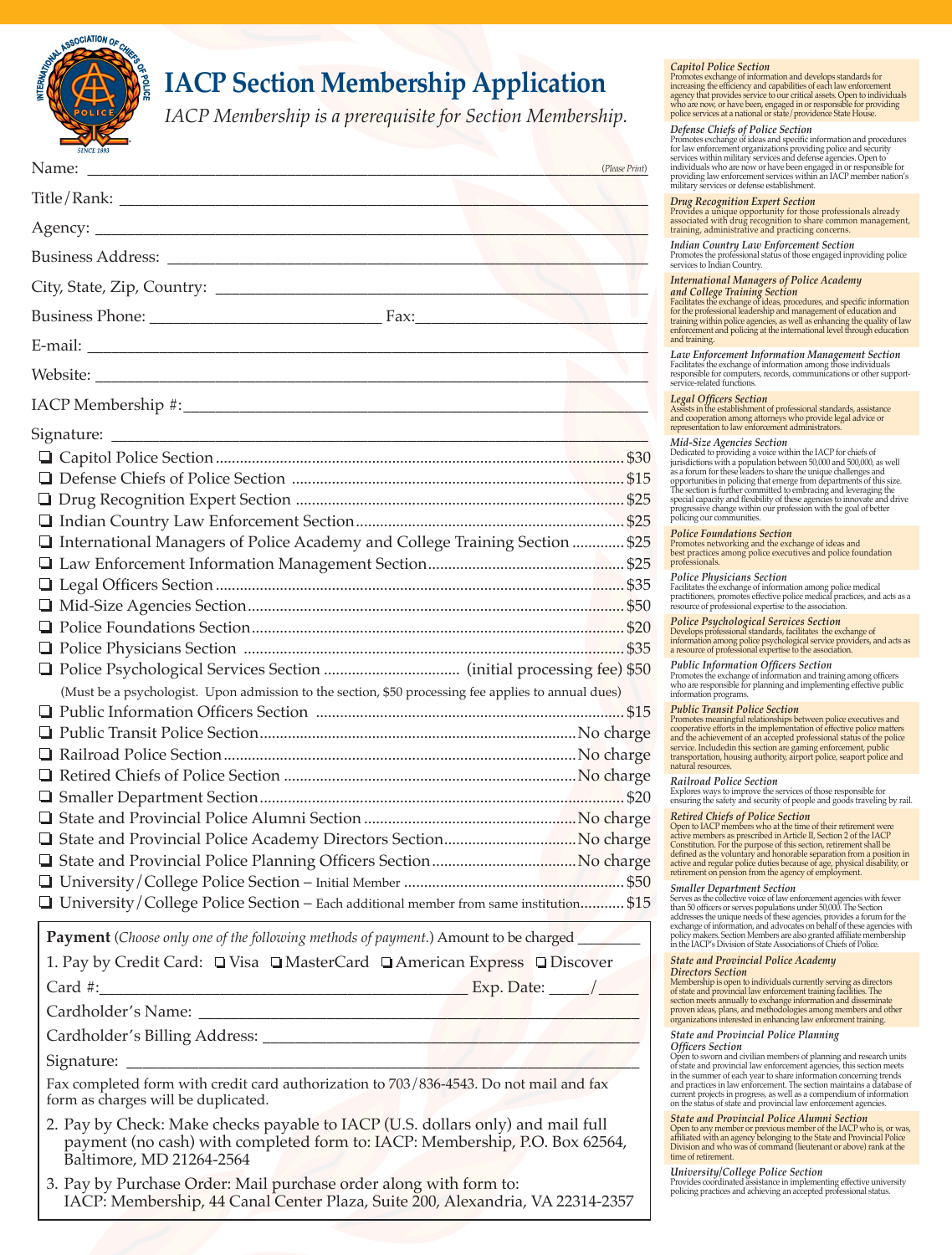tested participants' Black-crime implicit bias and found that participants demonstrated strong implicit biases associating Black suspects with weapons, a finding that is consistent with the first line of studies described above. Other factors (including methodological ones) that might explain the findings were discussed, and it was concluded that the most likely explanation for the results is rooted in police officers' concerns about the social and legal consequences of shooting a racial or ethnic minority. Despite the study being conducted *before* the events in Ferguson, it appears the officers may have been concerned about the consequences of shooting a Black male, particularly an unarmed Black male. For example, the officers might have been concerned about departmental discipline, prosecution, media attention, and even the safety of his or her family.<sup>20</sup> Support for the possibility that this concern existed even before the events in Ferguson sparked the current debate comes from interviews with police officers; for example, David Klinger, in his book published in 2004, *The Kill Zone: A Cop's Eye View of Deadly Force*, reported multiple instances in which officers voiced concern over the differential treatment of officer-involved shootings based on suspects' race.<sup>21</sup> One of Klinger's interviewees shared

*The press always plays up the racial angle on shootings around here, and that used to affect my thinking about things. I remember this one time… a black guy took a shot at me and my partner and then took off running. When we caught up to him, he was walking towards some citizens with his rifle. I told him several times to drop the gun, but he just kept moving. I yelled, "This is the last time I'm gonna tell you to put the gun down. If I have to shoot you in the back, I'll shoot you in the back. I don't want to shoot you in the back, but I'm gonna shoot you in the back right now!" As soon as I said that, he threw the rifle down. The whole time I was telling him I was going to shoot him, I was thinking, "They'll crucify me on the news tomorrow if I shoot this black guy in the back." That was all it was gonna be: "White cop shoots black man in the back." That was gonna be the extent of the story because that's just what the press preys off of.*<sup>22</sup>

## **The Implications of the Aggregate Findings**

How does one make sense of these three lines of study? One key question is whether the methodologically superior and more recent studies reflected in the third group disprove the first? That is not the perspective adopted here. Instead, it is likely that these three sets of studies each contribute to an overall understanding of race and police decisions to use force. They highlight

the potential impact on officers of (1) their human biases, (2) use-of-force training, and (3) the police-community environment. The strength of each of these forces will vary across officers, jurisdictions, and time periods and depend on personal characteristics, the nature and frequency of training, and the local and national environments.

What are the implications of the research? Foremost is the need to work through the current U.S. environment wherein police have gone from being the "good guys" to being the "bad guys." Officers need to feel confident that they will be supported when they do their job right and well and punished (whether by the department, the criminal justice system, the public, or the media) only when they do not. A recent Gallup poll found that public trust of the police is the lowest it has been in 22 years. $2^3$  (The lowest rating prior to this was during the federal trial of the four officers involved in the Rodney King incident.) Another poll, conducted jointly by the *Washington Post* and ABC News, found that, at the one-year anniversary of the events in Ferguson, Whites in the United States today are significantly more likely than in years past to say that "Blacks are treated less fairly than others by law enforcement." While most in policing would agree that the police should be held accountable for their actions, right now, the atmosphere is such that every use of deadly force (particularly against minority subjects) seems to be presumed unreasonable until proven otherwise. A number of court cases and trials involving police shootings have been in the news recently, including the following:

- Two officers under indictment in Albuquerque, New Mexico, for killing a homeless man<sup>24</sup>
- Two former officers in East Point, Georgia, under indictment for a death that occurred following their use of Tasers<sup>25</sup>
- A North Charleston officer facing murder charges for the death of Walter Scott<sup>26</sup>
- A former Fairfax, Virginia, officer charged with second-degree murder for shooting a Springfield man<sup>27</sup>
- Six officers under indictment in Baltimore, Maryland, for the death of Freddie Gray<sup>28</sup>
- Officers from the University of Cincinnati and Chicago Police Departments facing murder charges<sup>29</sup>

In the wake of these high-visibility prosecutions, CNN spoke with police researcher Philip Stinson of Bowling Green State University who reported that, during the period 2005 through 2011, there were, on average, 6.5 prosecutions of police for on-duty deaths. Fourteen officers have been charged over the past five months, which produces an "annualized rate of 33.6 cases per year, or more than five times the usual rate."30

Regardless of the merits of the cases individually or collectively, such an environment has an impact on officers, and, indeed, officers report "pulling back" for fear of department sanctions, criminal charges, media attention, and more. On August 7, 2015, in Birmingham, Alabama, a detective was pistol-whipped and knocked unconscious by a Black subject whom he had pulled over. The unnamed officer told CNN why he did not respond with force: "A lot of officers are being too cautious because of what's going on in the media. I hesitated because I didn't want to be in the media like I am right now."31

The good news comes from the work being done by agencies across the United States to heal the breach between law enforcement and the diverse communities they serve. This work has been promoted, guided, and recognized by the President's Task Force on 21st Century Policing as well as documents produced by major police organizations, such as the International Association of Chiefs of Police (IACP)'s report on community-police relations.32

As previously discussed, a key implication of the psychosocial research is the need to heal the breach between police and diverse communities and give back to officers the confidence they need to do their jobs without fear that legitimate actions will draw punishment. A second, very important implication of the research is linked to training. Interestingly, for all three lines of research, the implications for training are the same: Agencies need to provide highquality, scenario-based judgment training that conditions officers to focus not on demographics, but on indicators of threat.

A concept from the science of implicit bias advances the understanding of how highquality use-of-force judgment training that uses carefully controlled and realistic scenarios (such as the ones discussed herein) can help to reduce the impact of demographics on the split-second use-of-force decisions that police must make. Social psychologists who study how individuals can reduce their biases point to the potential value of "exposure to counterstereotypes." This concept is easy to understand. If a person has an association between a group and a stereotype, exposure to members of that group who reflect the opposite of that stereotype can reduce the strength of it.<sup>33</sup>

If this concept is extended to police training, video-simulator judgment training wherein the trainees are exposed to counter-stereotypes could serve to reduce differential responses to subjects based on demographics or other appearance factors. This means that the person or persons in the videos who turn out to be a threat to officers in a scenario are just as likely to be women as men, just as likely to be old as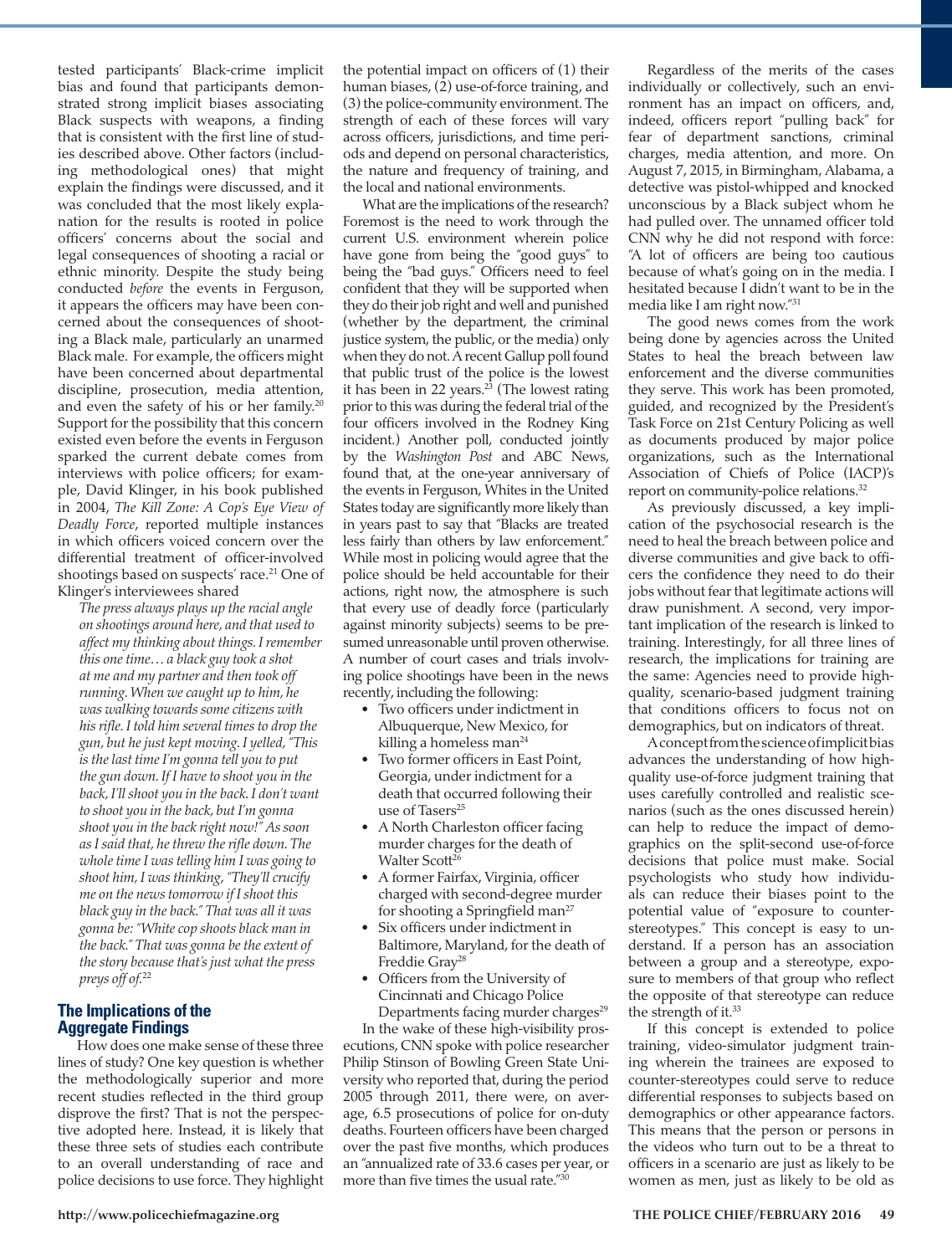young, just as likely to be White as Black or Hispanic, and so forth. In 2005, a team of researchers used button-pressing "shoot"/"don't shoot" methods with subjects to see if repeated exposure to counterstereotypes would reduce the manifestation of bias. Related to the counter-stereotypes theory, the subjects saw pictures ("stimuli") that were consistent with stereotypes: Black man with a gun (or White man without a gun), but they were just as likely to see counterstereotypes: a White man with a gun (or a Black man without a gun). The researchers confirmed their hypothesis that repeated exposure to "shoot"/"don't shoot" stimuli that included counterstereotypes reduced the biased application of force.<sup>34</sup>

The key outcome of this training is to focus officers' attention not on demographics and other aspects of appearance, but on indicators of threat. Making race irrelevant to the force decision is the aspiration for officers whether dealing with a Black-crime bias or the counter-bias effect.

To be most effective, the scenarios should place these counterstereotypes in ambiguous threat situations. Biases and stereotypes are most likely to impact people when they are facing ambiguous stimuli. The application to force training will make sense with an example: If the threat in a scenario is unambiguous—for instance, the officer enters a room and finds herself facing a person with a gun pointed at her—it is unlikely that demographics (and associated stereotypes) will impact on her decision. It is when the threat is ambiguous that the risk of implicit biases is greatest. An example is the 2014 shooting by a trooper in Columbia, South Carolina. The trooper pulled over a young black male for a traffic violation and, after the man was out of the car, asked him for his driver's license. The young man quickly turned and reached into the car. The officer, in fear (as indicated by the dashcam video), fired his weapon at the young man.<sup>35</sup> This ambiguous behavior on the part of a Black male produced perceptions of threat; likely, if a White woman had acted the same way, the perception (and outcome) would have been different.

Police professionals reading this will recognize that scenarios already exist in judgment training that reflect counter-stereotypes in ambiguous threat situations. The following are questions for the profession and the communities they serve: Is the field providing video-scenario training *enough* to produce the conditioning effect sought? What proportion of officers are exposed to this method of training? And, for those who are exposed to it, is their exposure frequent enough to produce the desired effects? Not all agencies have access to video-scenario training, and, of those who do, many have the resources (including the resources required to take officers off the streets for training) to provide only a minimal amount of exposure to scenarios each year.<sup>36</sup>

Recent research indicates that fewer than half of agencies provide computer-based scenario training and, of those that *do* provide the training, one-quarter expose their in-service personnel to only one scenario annually.37 (Six in ten expose their in-service officers to fewer than four scenarios annually.) Furthermore, it cannot be assumed that the few scenarios to which officers are exposed contain sufficient demographic variation and the elements previously described. It is not empirically known how much is enough and that research is needed, but, in the meantime, common-sense conjecture of implicit bias researchers is that the more exposure one gets over time (e.g., to judgment scenarios), the more likely it is to produce long-lasting changes.38

Officers put their lives on the line every day to safeguard their communities, and, to provide this protection, they are given the authority to take others' lives. Because they have this authority, they must be held to high standards, but it cannot be forgotten that they are people like everyone else. They bring biases to their profession and can't be expected to disregard the inflamed debate on police and race in the United States. The lines of research outlined here identify countervailing forces that can impact officers in their decisions to use deadly force, but, fortunately, the research also provides implications for action.  $\clubsuit$ 

**Lois James**, is an assistant professor with the Washington State University (WSU) College of Nursing and a principal investigator in the WSU Sleep and Performance Research Center (SPRC). Her novel methodology of testing racial bias in deadly force judgment and decision-making simulators and her consequent "counter-bias" results—that officers tend to be more hesitant to shoot Black suspects—have received national and international attention. With support from the International Association of Chiefs of Police (IACP) she has recently expanded her research to include the provision of portable simulated "counter-bias" training for agencies across the United States.

**Lorie Fridell**, a former director of research at the Police Executive Research Forum (PERF), is an expert on biased policing. She has authored and co-authored articles, chapters, and books on the topic. Dr. Fridell has been invited on a number of occasions to speak to various chiefs' and sheriffs' associations and police accountability groups. She has provided training or consulting services for a number of U.S. police agencies, as well. With funding from the U.S. Department of Justice, Office of Community Oriented Policing Services and with the assistance from national experts on law enforcement and the social psychology of bias, Dr. Fridell, with Ms. Anna Laszlo, has produced science-based Fair and Impartial Policing curricula for recruits and patrol officers, first-line supervisors, mid-level managers, command-level staff, and law enforcement trainers. Dr. Fridell is an associate professor of criminology at the University of South Florida in Tampa.

**Frank Straub**, has served in federal, state, and local public safety positions during his 31-year career. Previously, he served as the chief of police for the Spokane Police Department; Director of Public Safety in Indianapolis; Public Safety Commissioner in White Plains, New York; the Deputy Commissioner of Training for the New York City Police Department; and as a federal agent. Dr. Straub holds a PhD in criminal justice from the City University of New York and taught graduate public management and criminal justice classes at John Jay College of Criminal Justice for more than 10 years. He co-authored a book on performance-based police management, as well as articles on community policing, corrections, and the integration of public safety services.

### **Notes:**

1 Samuel Walker, Cassia Spohn, and Miriam DeLone, *The Color of Justice: Race, Ethnicity and Crime in America*, 5th ed. (Belmont, CA: Wadsworth, 2013); Tammy Rinehart Kochel, David B. Wilson, and Stephen D. Mastrofski, "Effect of Suspect Race on Officers' Arrest Decisions," *Criminology* 49, no. 2 (2011): 473–511; Lynne Langton and Matthew Durose, *Police Behavior during Traffic and Street Stops, 2011*, Bureau of Justice Statistics Special Report (Washington, D.C.: U.S. Department of Justice, September 2013). 2

Christine Eith and Matthew R. Durose, *Contacts between Police and the Public*, 2008, Bureau of Justice Statistics Special Report ( Washington, D.C.: U.S. Department of Justice, October 2011); Andrew Gelman, Jeffrey Fagan, and Alex Kiss, "An Analysis of the New York City Police Department's "Stop-and-Frisk" Policy in the Context of Claims of Racial Bias," *Journal of the American Statistical Association* 102, no. 479 (2007): 813–823.

James E. Lange, Mark B. Johnson, and Robert B. Voas, "Testing the Racial Profiling Hypothesis for Seemingly Disparate Traffic Stops on the New Jersey Turnpike," *Justice Quarterly* 22, no. 2 (2005): 193–223; Richard L. Lundman and Robert L. Kaufman, "Driving While Black: Effects of Race, Ethnicity, and Gender on Citizen Self-Reports of Traffic Stops and Police Actions," *Criminology* 41, no. 1 (2003): 195–220.